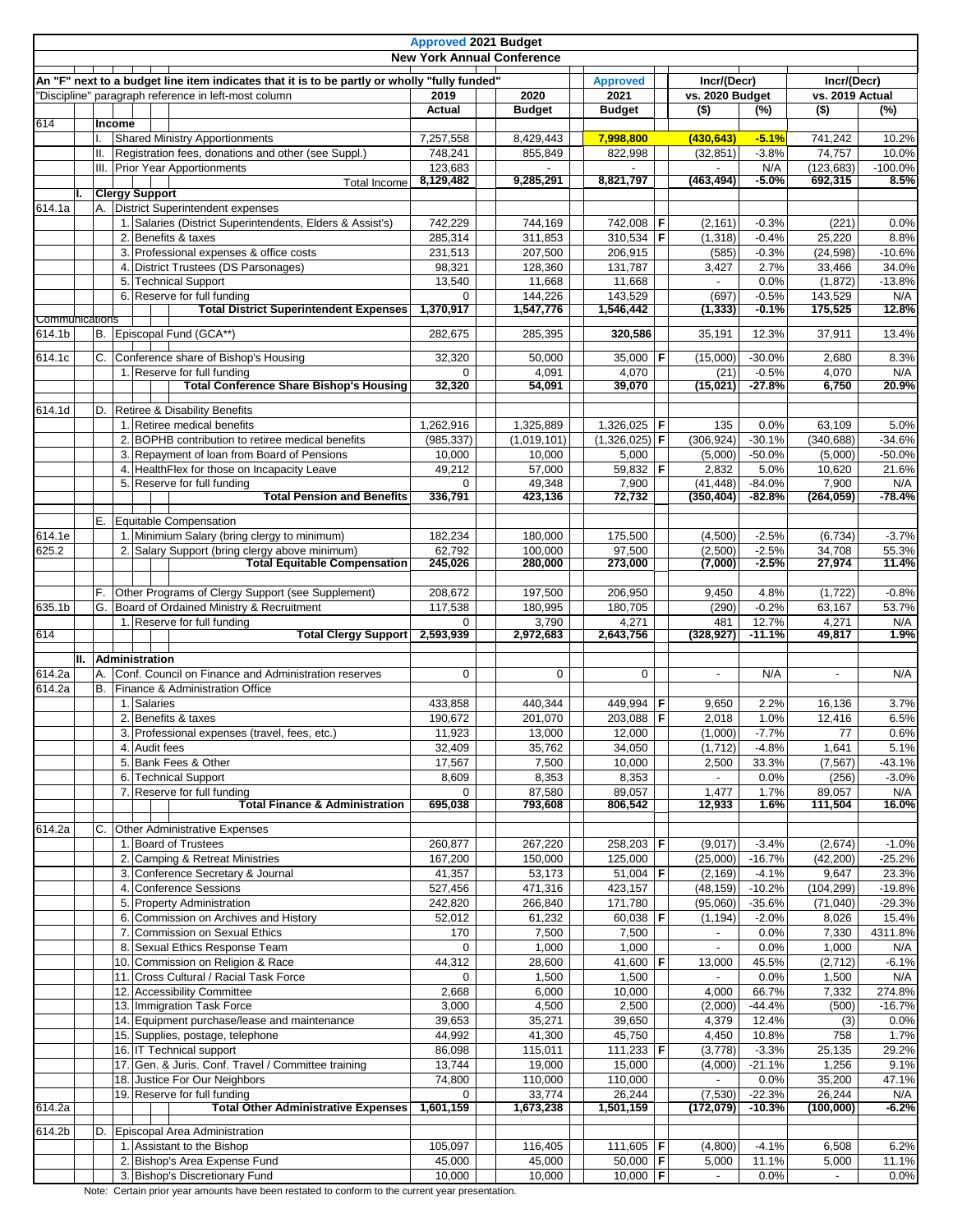|        |                                                                                                                                                      |     |    |             |                                                                                                                 | <b>Approved 2021 Budget</b>       |  |                        |                       |             |                            |                      |                                                |                      |
|--------|------------------------------------------------------------------------------------------------------------------------------------------------------|-----|----|-------------|-----------------------------------------------------------------------------------------------------------------|-----------------------------------|--|------------------------|-----------------------|-------------|----------------------------|----------------------|------------------------------------------------|----------------------|
|        |                                                                                                                                                      |     |    |             |                                                                                                                 | <b>New York Annual Conference</b> |  |                        |                       |             |                            |                      |                                                |                      |
|        | An "F" next to a budget line item indicates that it is to be partly or wholly "fully funded"<br>'Discipline" paragraph reference in left-most column |     |    |             |                                                                                                                 |                                   |  | <b>Approved</b>        |                       | Incr/(Decr) |                            | Incr/(Decr)          |                                                |                      |
|        |                                                                                                                                                      |     |    |             |                                                                                                                 | 2019<br>Actual                    |  | 2020<br><b>Budget</b>  | 2021<br><b>Budget</b> |             | vs. 2020 Budget<br>$($ \$) | (%)                  | vs. 2019 Actual<br>$($ \$)                     | (%)                  |
|        |                                                                                                                                                      |     |    |             | 4, Reserve for full funding                                                                                     | $\Omega$                          |  | 22,187                 | 27,301                |             | 5,114                      | 23.0%                | 27,301                                         | N/A                  |
|        |                                                                                                                                                      |     |    |             | <b>Total Episcopal Area Administration</b>                                                                      | 160,097                           |  | 193,592                | 198,906               |             | 5,313                      | 2.7%                 | 38,809                                         | 24.2%                |
| 614.2b |                                                                                                                                                      |     |    |             | E. Jurisdictional Conference administrative apportionments                                                      | 29,102                            |  | 29,102                 | 22,080                |             | (7,022)                    | $-24.1%$             | (7,022)                                        | $-24.1%$             |
| 614.2b |                                                                                                                                                      | IF. |    |             | General Administration Fund (GCA**)                                                                             | 113,343                           |  | 114,433                | 98,322                |             | (16, 111)                  | $-14.1%$             | (15,021)                                       | $-13.3%$             |
| 614.2b |                                                                                                                                                      | IG. |    |             | Interdenominational Cooperation Fund (GCA**)                                                                    | 25,214                            |  | 25,456                 | 3,457                 |             | (21, 999)                  | $-86.4%$             | (21, 757)                                      | $-86.3%$             |
| 614.2a |                                                                                                                                                      | IH. |    |             | Contingency funds (incl. Committee travel & hospitality)                                                        | 22,975                            |  | 33,153                 | 53,548                |             | 20,395                     | 61.5%                | 30,573                                         | 133.1%               |
|        |                                                                                                                                                      |     |    |             | Other (overall budget reduction - to be identified)<br><b>Total Administration</b>                              | 0<br>2,646,928                    |  | (275,000)<br>2,587,583 | 0<br>2,684,013        |             | 275,000<br>96,430          | N/A<br>3.7%          | 37,085                                         | N/A<br>1.4%          |
|        |                                                                                                                                                      |     |    |             |                                                                                                                 |                                   |  |                        |                       |             |                            |                      |                                                |                      |
| 614.3b |                                                                                                                                                      |     |    |             | III. World Service & Conference Benevolences<br>A. World Service Fund (GCA**                                    | 954,530                           |  | 963,713                | 798,396               |             | (165, 317)                 | $-17.2%$             | (156, 134)                                     | $-16.4%$             |
|        |                                                                                                                                                      |     |    |             |                                                                                                                 |                                   |  |                        |                       |             |                            |                      |                                                |                      |
| 614.3  |                                                                                                                                                      |     |    |             | B. Conference Benevolences (Programs)<br>1. Anti-racism ministries                                              | $\mathbf{0}$                      |  | 0                      | 200,000 F             |             | 200,000                    | N/A                  | 200,000                                        | N/A                  |
|        |                                                                                                                                                      |     |    |             | 2. Conference Benevolences (see supplementary sched.)                                                           | 296,938                           |  | 394,322                | 324,322               |             | (70,000)                   | $-17.8%$             | 27,384                                         | 9.2%                 |
|        |                                                                                                                                                      |     |    |             | 3. Campus ministries                                                                                            | 56,000                            |  | 56,000                 | 40,000   <b>F</b>     |             | (16,000)                   | $-28.6%$             | (16,000)                                       | $-28.6%$             |
|        |                                                                                                                                                      |     | 4. |             | Quadrennial Mission Focus Fund                                                                                  | 8,800                             |  | 10,000                 | 5,000                 |             | (5,000)                    | $-50.0%$             | (3,800)                                        | $-43.2%$             |
|        |                                                                                                                                                      |     |    |             | 5. Reserve for full funding                                                                                     | $\Omega$                          |  | 15,637                 | 36,814                |             | 21,177                     | 135.4%               | 36,814                                         | N/A                  |
|        |                                                                                                                                                      |     |    |             | <b>Total Conference Benevolences (Programs)</b>                                                                 | 361,738                           |  | 475,959                | 606,136               |             | 130,177                    | 27.4%                | 244,398                                        | 67.6%                |
| 614.3c |                                                                                                                                                      |     |    |             | C. Connectional Ministries Office (directly related to III.B.)                                                  |                                   |  |                        |                       |             |                            |                      |                                                |                      |
|        |                                                                                                                                                      |     |    | 1. Salaries |                                                                                                                 | 321,370                           |  | 412,683                | 384,310   F           |             | (28, 373)                  | $-6.9%$              | 62,940                                         | 19.6%                |
|        |                                                                                                                                                      |     |    |             | 2. Benefits & taxes                                                                                             | 128.275                           |  | 171,730                | 168,039   F           |             | (3,691)                    | $-2.1%$              | 39,764                                         | 31.0%                |
|        |                                                                                                                                                      |     |    |             | 3. Professional expenses (travel, fees, etc.)<br>4. Program expenses                                            | 34,764<br>99                      |  | 21,250<br>15,000       | 21,250<br>40,000      |             | $\overline{a}$             | 0.0%<br>166.7%       | (13, 514)                                      | $-38.9%$<br>40304.0% |
|        |                                                                                                                                                      |     |    |             | 5. Technical Support                                                                                            | 8,338                             |  | 9,458                  | 9,458                 |             | 25,000<br>(0)              | 0.0%                 | 39,901<br>1,120                                | 13.4%                |
|        |                                                                                                                                                      |     |    |             | 6. Reserve for full funding                                                                                     | $\mathbf 0$                       |  | 80,899                 | 75,320                |             | (5,579)                    | $-6.9%$              | 75,320                                         | N/A                  |
|        |                                                                                                                                                      |     |    |             | <b>Total Connectional Ministries</b>                                                                            | 492,846                           |  | 711,020                | 698,377               |             | (12, 643)                  | $-1.8%$              | 205,531                                        | 41.7%                |
|        |                                                                                                                                                      |     |    |             | D. Communications Office                                                                                        |                                   |  |                        |                       |             |                            |                      |                                                |                      |
|        |                                                                                                                                                      |     |    | 1. Salaries |                                                                                                                 | 71,339                            |  | 129,275                | 104,288               | F           | (24, 987)                  | $-19.3%$             | 32,949                                         | 46.2%                |
|        |                                                                                                                                                      |     |    |             | 2. Benefits & taxes                                                                                             | 17,217                            |  | 51,859                 | 39,898   <b>F</b>     |             | (11, 962)                  | $-23.1%$             | 22,681                                         | 131.7%               |
|        |                                                                                                                                                      |     |    |             | 3. Professional expenses (travel, fees, etc.)                                                                   | 8,841                             |  | 5,000                  | 7,800                 |             | 2,800                      | 56.0%                | (1,041)                                        | $-11.8%$             |
|        |                                                                                                                                                      |     | 4. |             | Program expenses                                                                                                | 42,481                            |  | 30,000                 | 85,041                |             | 55,041                     | 183.5%               | 42,560                                         | 100.2%               |
|        |                                                                                                                                                      |     | 5. |             | <b>Technical Support</b>                                                                                        | 2,321                             |  | 2,400                  | 3,800                 |             | 1,400                      | 58.3%                | 1,479                                          | 63.7%                |
|        |                                                                                                                                                      |     |    |             | 6. Reserve for full funding<br><b>Total Communications</b>                                                      | $\Omega$<br>142,199               |  | 24,835<br>243,369      | 19,662<br>260,488     |             | (5, 173)<br>17,119         | $-20.8%$<br>7.0%     | 19,662<br>118,289                              | N/A<br>83.2%         |
|        |                                                                                                                                                      |     |    |             |                                                                                                                 |                                   |  |                        |                       |             |                            |                      |                                                |                      |
|        |                                                                                                                                                      |     |    | 1. Salaries | E. Missions & Disaster Response Office                                                                          | 81,430                            |  | 83,873                 | 86,389   <b>F</b>     |             | 2,516                      | 3.0%                 | 4,959                                          | 6.1%                 |
|        |                                                                                                                                                      |     |    |             | 2. Benefits & taxes                                                                                             | 29,393                            |  | 31,492                 | 31,889                | F           | 397                        | 1.3%                 | 2,496                                          | 8.5%                 |
|        |                                                                                                                                                      |     |    |             | 3. Professional expenses (travel, fees, etc.)                                                                   | 16,593                            |  | 10,000                 | 10,000                |             | $\overline{\phantom{a}}$   | 0.0%                 | (6, 593)                                       | $-39.7%$             |
|        |                                                                                                                                                      |     |    |             | 4. Mission & Disaster Response funding                                                                          | 59,214                            |  | 58,200                 | 50,000                |             | (8,200)                    | $-14.1%$             | (9, 214)                                       | $-15.6%$             |
|        |                                                                                                                                                      |     | 5. |             | <b>Technical Support</b>                                                                                        | 1,244                             |  | 1,200                  | 1,200                 |             |                            | 0.0%                 | (44)                                           | $-3.5%$              |
|        |                                                                                                                                                      |     |    |             | 6. Reserve for full funding                                                                                     | 0                                 |  | 15,732                 | 15,776                |             | 44                         | 0.3%                 | 15,776                                         | N/A                  |
|        |                                                                                                                                                      |     |    |             | <b>Total Mission &amp; Disaster Response</b>                                                                    | 187,874                           |  | 200,497                | 195,255               |             | (5, 242)                   | $-2.6%$              | 7,381                                          | 3.9%                 |
|        |                                                                                                                                                      |     |    |             | F. Congregational Development & Revitalization                                                                  |                                   |  |                        |                       |             |                            |                      |                                                |                      |
|        |                                                                                                                                                      |     |    | 1. Salaries |                                                                                                                 | 122,373                           |  | 123,327                | 60,000                | F           | (63, 327)                  | $-51.3%$             | (62, 373)                                      | $-51.0%$             |
|        |                                                                                                                                                      |     |    |             | 2. Benefits & taxes<br>3. Professional expenses (travel, fees, etc.)                                            | 35,344                            |  | 37,726                 | $9,480$ F             |             | (28, 246)                  | $-74.9%$             | (25, 864)                                      | $-73.2%$<br>$-29.8%$ |
|        |                                                                                                                                                      |     | 4. |             | <b>Technical Support</b>                                                                                        | 28,483<br>1,237                   |  | 25,000<br>1,200        | 20,000<br>1,200       |             | (5,000)                    | $-20.0%$<br>0.0%     | (8,483)<br>(37)                                | $-3.0%$              |
|        |                                                                                                                                                      |     |    |             | 5. Program expenses                                                                                             | 54,151                            |  | 86,860                 | 93,623                |             | 6,763                      | 7.8%                 | 39,472                                         | 72.9%                |
|        |                                                                                                                                                      |     |    |             | 6. Reserve for full funding                                                                                     | $\mathbf 0$                       |  | 21,962                 | 9,475                 |             | (12, 487)                  | $-56.9%$             | 9,475                                          | N/A                  |
|        |                                                                                                                                                      |     |    |             | <b>Total Congregational Develop &amp; Revitalization</b>                                                        | 241,588                           |  | 296,076                | 193,778               |             | (102, 298)                 | $-34.6%$             | (47, 810)                                      | $-19.8%$             |
|        |                                                                                                                                                      |     |    |             | G. Parish Development                                                                                           |                                   |  |                        |                       |             |                            |                      |                                                |                      |
|        |                                                                                                                                                      |     |    |             | 1. Mission Grants                                                                                               | 107,000                           |  | 160,000                | 160,000   <b>F</b>    |             | $\overline{\phantom{a}}$   | 0.0%                 | 53,000                                         | 49.5%                |
|        |                                                                                                                                                      |     |    |             | 2. Missional Priority                                                                                           | 156,940                           |  | 120,000                | 120,000               |             | $\overline{a}$             | 0.0%                 | (36,940)                                       | $-23.5%$             |
|        |                                                                                                                                                      |     |    |             | 3. Long Term Mission Funding<br><b>Total Parish Development</b>                                                 | 72,000                            |  | 70,000                 | 70,000                |             | $\overline{\phantom{a}}$   | $0.0\%$              | (2,000)                                        | $-2.8%$              |
|        |                                                                                                                                                      |     |    |             |                                                                                                                 | 335,940                           |  | 350,000                | 350,000               |             | 0                          | $0.0\%$              | 14,060                                         | 4.2%                 |
|        |                                                                                                                                                      |     |    |             | <b>Total World Service and Conference Benevolences</b>                                                          | 2,716,715                         |  | 3,240,633              | 3,102,430             |             | (138, 204)                 | $-4.3%$              | 385,715                                        | 14.2%                |
|        | IV.I                                                                                                                                                 |     |    |             | <b>Other Apportioned Causes</b>                                                                                 |                                   |  |                        |                       |             |                            |                      |                                                |                      |
| 614.4  |                                                                                                                                                      | IA. |    |             | Black College Fund (GCA**)                                                                                      | 128,601                           |  | 129,838                | 115,560               |             | (14, 278)                  | $-11.0%$             | (13,041)                                       | $-10.1%$             |
| 614.4  |                                                                                                                                                      |     |    |             | B. Africa University Fund (GCA**)                                                                               | 28,780                            |  | 29,057                 | 25,980                |             | (3,077)                    | $-10.6%$             | (2,800)                                        | $-9.7%$              |
| 614.4  |                                                                                                                                                      |     |    |             | C. Ministerial Education Fund (GCA**)<br><b>Total Other Apportioned Causes</b>                                  | 312,724<br>470,105                |  | 325,497<br>484,392     | 250,059<br>391,599    |             | (75, 438)<br>(92, 793)     | $-23.2%$<br>$-19.2%$ | (62, 665)<br>(78, 506)                         | $-20.0%$<br>-16.7%   |
|        |                                                                                                                                                      |     |    |             |                                                                                                                 |                                   |  |                        |                       |             |                            |                      |                                                |                      |
|        |                                                                                                                                                      |     |    |             | <b>Total Expense</b>                                                                                            | 8,427,687                         |  | 9,285,291              | 8,821,797             |             | (463, 494)                 | $-5.0%$              | 394,110                                        | 4.7%                 |
|        |                                                                                                                                                      |     |    |             | General Church Apportionments (GCA) are our Shared Ministry Apportionments that help fund global UMC ministries |                                   |  |                        |                       |             |                            |                      | Without Reserve for Full Funding:<br>(60, 216) | $-0.7%$              |
|        |                                                                                                                                                      |     |    |             |                                                                                                                 |                                   |  |                        |                       |             |                            |                      |                                                |                      |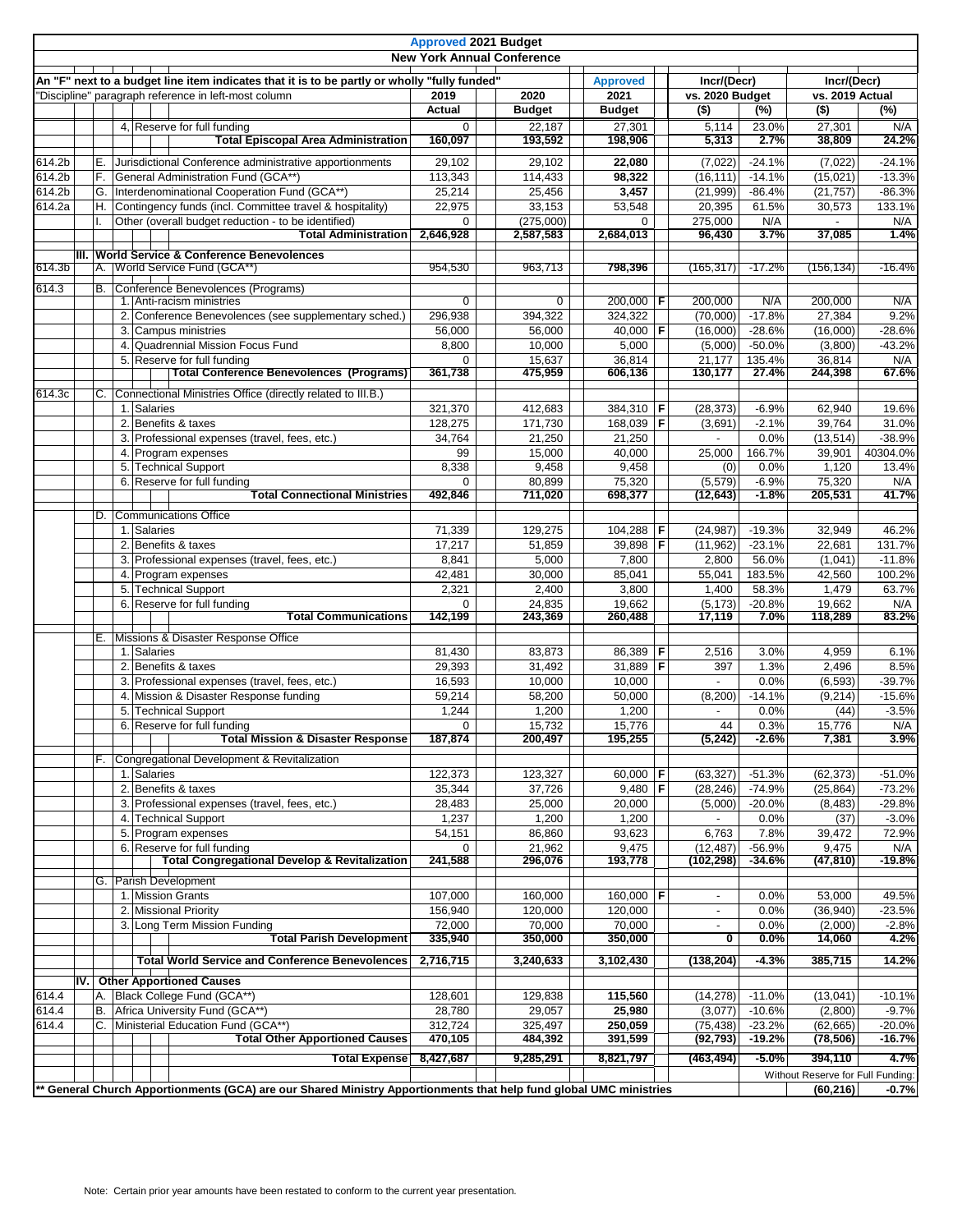| <b>Approved 2021 Budget</b>       |                                                                                                  |                          |                          |                          |                                |           |  |  |  |  |  |  |
|-----------------------------------|--------------------------------------------------------------------------------------------------|--------------------------|--------------------------|--------------------------|--------------------------------|-----------|--|--|--|--|--|--|
| <b>New York Annual Conference</b> |                                                                                                  |                          |                          |                          |                                |           |  |  |  |  |  |  |
|                                   |                                                                                                  |                          |                          |                          |                                |           |  |  |  |  |  |  |
|                                   | Income from Registration Fees, Contributions and Other                                           |                          |                          |                          |                                |           |  |  |  |  |  |  |
|                                   |                                                                                                  |                          |                          |                          |                                |           |  |  |  |  |  |  |
|                                   |                                                                                                  | 2019                     | 2020                     | Approved<br>2021         | Incr/(Decr)<br>vs. 2020 Budget |           |  |  |  |  |  |  |
|                                   |                                                                                                  | Actual                   | <b>Budget</b>            | <b>Budget</b>            | $($ \$)                        | $(\%)$    |  |  |  |  |  |  |
|                                   |                                                                                                  |                          |                          |                          |                                |           |  |  |  |  |  |  |
|                                   | Anti-racism Ministries                                                                           |                          |                          |                          |                                |           |  |  |  |  |  |  |
|                                   | Contribution from Peace with Justice Fund                                                        | $\overline{\phantom{a}}$ |                          | 10,000                   | 10,000                         | 0.0%      |  |  |  |  |  |  |
|                                   | Sub-total                                                                                        | 0                        | $\mathbf 0$              | 10,000                   | 10,000                         | 0.0%      |  |  |  |  |  |  |
|                                   |                                                                                                  |                          |                          |                          |                                |           |  |  |  |  |  |  |
|                                   | Commission on Religion & Race                                                                    |                          |                          |                          |                                |           |  |  |  |  |  |  |
|                                   | <b>Registration Fees</b>                                                                         | 1,494                    | $\centerdot$             | $\overline{\phantom{a}}$ |                                |           |  |  |  |  |  |  |
|                                   | Sub-total                                                                                        | 1,494                    | $\mathbf 0$              | 0                        | 0                              | 0.0%      |  |  |  |  |  |  |
|                                   |                                                                                                  |                          |                          |                          |                                |           |  |  |  |  |  |  |
|                                   | Board of Ordained Ministry (Clergy Support)                                                      |                          |                          |                          |                                |           |  |  |  |  |  |  |
|                                   | <b>Candidacy Fees</b>                                                                            | 10,225<br>1,900          | 19,200<br>19,000         | 19,200<br>19,000         |                                |           |  |  |  |  |  |  |
|                                   | <b>Local Pastors Licensing School</b>                                                            |                          | 4,300                    | 4,300                    |                                |           |  |  |  |  |  |  |
|                                   | Compass Program<br>Order of Deacons Retreat                                                      | $\overline{\phantom{a}}$ | 300                      | 300                      |                                |           |  |  |  |  |  |  |
|                                   | Sub-total                                                                                        | 12,125                   | 42,800                   | 42,800                   | 0                              | 0.0%      |  |  |  |  |  |  |
|                                   |                                                                                                  |                          |                          |                          |                                |           |  |  |  |  |  |  |
|                                   | Episcopal Area                                                                                   |                          |                          |                          |                                |           |  |  |  |  |  |  |
|                                   | GCFA Funding of Bishop's Housing                                                                 | 20,000                   | 20,000                   | 10,000                   |                                |           |  |  |  |  |  |  |
|                                   | Sub-total                                                                                        | 20,000                   | 20,000                   | 10,000                   | (10,000)                       | N/A       |  |  |  |  |  |  |
|                                   |                                                                                                  |                          |                          |                          |                                |           |  |  |  |  |  |  |
|                                   | Conference Secretary & Journal (Administration)                                                  |                          |                          |                          |                                |           |  |  |  |  |  |  |
|                                   | Sales/Commisions                                                                                 | 23                       | ÷.                       | $\overline{\phantom{a}}$ |                                |           |  |  |  |  |  |  |
|                                   | Sub-total                                                                                        | 23                       | 0                        | 0                        | 0                              | N/A       |  |  |  |  |  |  |
|                                   |                                                                                                  |                          |                          |                          |                                |           |  |  |  |  |  |  |
|                                   | Conference Sessions, Commission on (Administration)                                              |                          |                          |                          |                                |           |  |  |  |  |  |  |
|                                   | <b>Registration Fees</b>                                                                         | 268,581                  | 240,864                  | 236,296                  |                                |           |  |  |  |  |  |  |
|                                   | Sub-total                                                                                        | 268,581                  | 240,864                  | 236,296                  | (4, 568)                       | $-1.9%$   |  |  |  |  |  |  |
|                                   | Congregational Development (World Service & Conference Benevolences)                             |                          |                          |                          |                                |           |  |  |  |  |  |  |
|                                   | <b>Registration Fees</b>                                                                         | 1,190                    | 4,000                    | 4,275                    |                                |           |  |  |  |  |  |  |
|                                   | Sub-total                                                                                        | 1,190                    | 4,000                    | 4,275                    | 275                            | 6.9%      |  |  |  |  |  |  |
|                                   |                                                                                                  |                          |                          |                          |                                |           |  |  |  |  |  |  |
|                                   | Connectional Ministries Vision Table (World Service & Conference Benevolences)                   |                          |                          |                          |                                |           |  |  |  |  |  |  |
|                                   | <b>Registration Fees</b>                                                                         | 40,704                   | 73,232                   | 44,300                   |                                |           |  |  |  |  |  |  |
|                                   | Quadrennial Mission Focus Funding                                                                | $\overline{\phantom{a}}$ | 75,000                   |                          |                                |           |  |  |  |  |  |  |
|                                   | Sub-total                                                                                        | 40,704                   | 148,232                  | 44,300                   | (103, 932)                     | $-70.1%$  |  |  |  |  |  |  |
|                                   |                                                                                                  |                          |                          |                          |                                |           |  |  |  |  |  |  |
|                                   | District Superintendency (Clergy Support)                                                        |                          |                          |                          |                                |           |  |  |  |  |  |  |
|                                   | <b>Registration Fees</b>                                                                         | 13,048                   | 5,000                    | 5,000                    |                                |           |  |  |  |  |  |  |
|                                   | Sub-total                                                                                        | 13,048                   | 5,000                    | 5,000                    | 0                              | N/A       |  |  |  |  |  |  |
|                                   |                                                                                                  |                          |                          |                          |                                |           |  |  |  |  |  |  |
|                                   | Immigration Taskforce (Administration)<br>Peace with Justice donation (BOCS)                     | $\overline{\phantom{a}}$ | 750                      | $\overline{\phantom{a}}$ |                                |           |  |  |  |  |  |  |
|                                   | Sub-total                                                                                        | 0                        | 750                      | 0                        | (750)                          | $-100.0%$ |  |  |  |  |  |  |
|                                   |                                                                                                  |                          |                          |                          |                                |           |  |  |  |  |  |  |
|                                   | Mission & Disaster Reponse                                                                       |                          |                          |                          |                                |           |  |  |  |  |  |  |
|                                   | <b>Registration Fees</b>                                                                         | 214                      | $\overline{\phantom{0}}$ | ÷,                       |                                |           |  |  |  |  |  |  |
|                                   | Sub-total                                                                                        | 214                      | 0                        | 0                        | 0                              | 0.0%      |  |  |  |  |  |  |
|                                   |                                                                                                  |                          |                          |                          |                                |           |  |  |  |  |  |  |
|                                   | Parish Development, Commission on (World Service & Conference Benevolences)                      |                          |                          |                          |                                |           |  |  |  |  |  |  |
|                                   | Funding from PDC Strategic Plan Funds                                                            | 263,940                  | 280,000                  | 350,000                  |                                |           |  |  |  |  |  |  |
|                                   | Sub-total                                                                                        | 263,940                  | 280,000                  | 350,000                  | 70,000                         | N/A       |  |  |  |  |  |  |
|                                   |                                                                                                  |                          |                          |                          |                                |           |  |  |  |  |  |  |
|                                   | Trustees, Board of (Administration)                                                              |                          |                          |                          |                                |           |  |  |  |  |  |  |
|                                   | Danke Estate Trust Income                                                                        | 35,593<br>91,329         | 30,000<br>84,203         | 30,000<br>90,327         |                                |           |  |  |  |  |  |  |
|                                   | Funding from Board of Trustee Funds<br>Sub-total                                                 |                          | 114,203                  |                          |                                | 5.4%      |  |  |  |  |  |  |
|                                   |                                                                                                  | 126,922                  |                          | 120,327                  | 6,124                          |           |  |  |  |  |  |  |
|                                   | Total∣                                                                                           | 748,241<br>\$            | \$855,849                | \$822,998                | (32, 851)<br>\$                | $-3.8%$   |  |  |  |  |  |  |
|                                   |                                                                                                  |                          |                          |                          |                                |           |  |  |  |  |  |  |
|                                   | Note: Certain prior year amounts have been restated to conform to the current year presentation. |                          |                          |                          |                                |           |  |  |  |  |  |  |